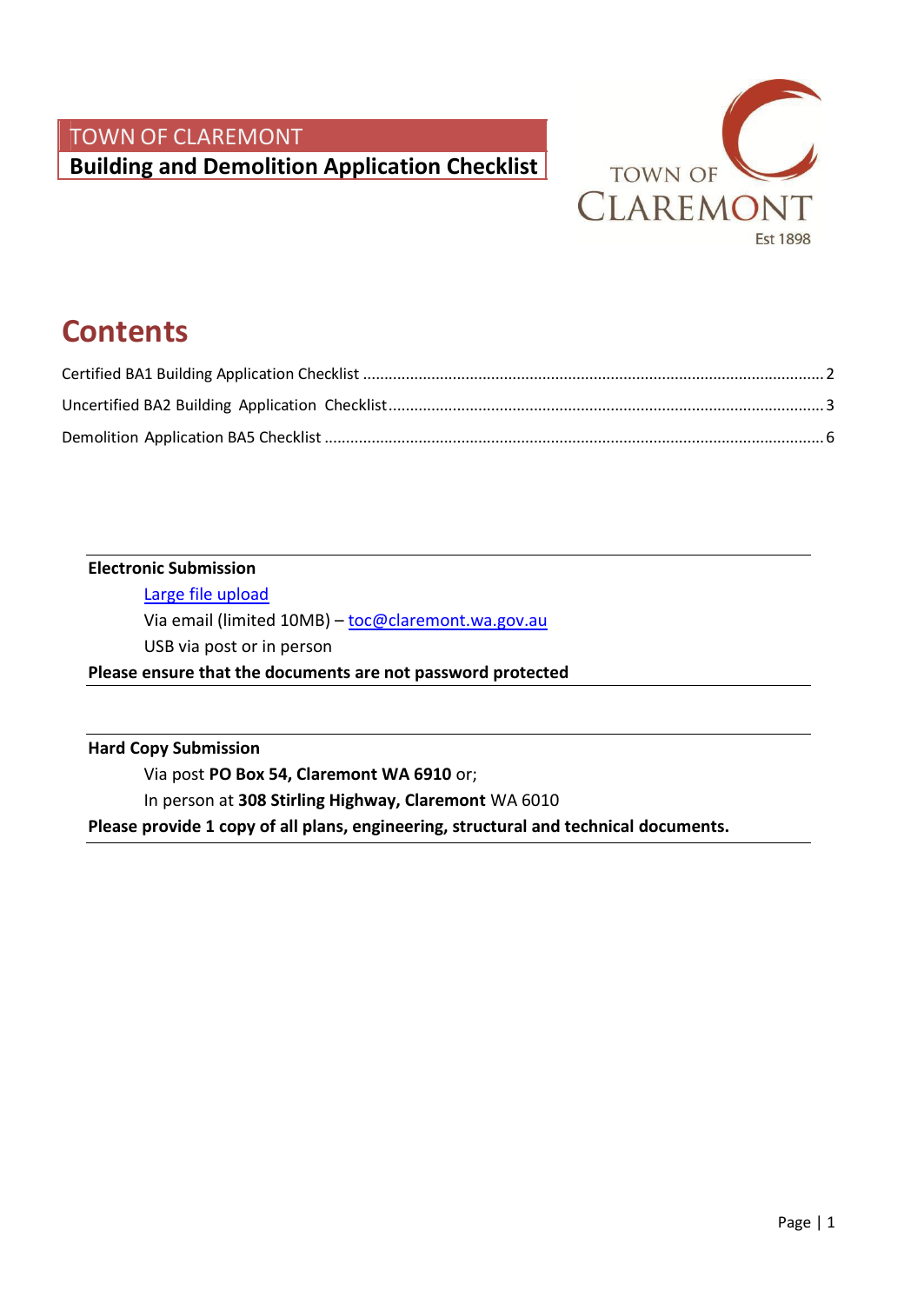## <span id="page-1-0"></span>**Certified BA1 Building Application Checklist**

A certified application is accompanied by a Certificate of Design Compliance signed by a registered building surveyor and can be made for any class of building and incidental structure. The permit authority has **10 business days** to decide on a certified application. Applications for Class 1b and Class 2 to Class 9 buildings must be made as certified applications whereas this is optional for Class 1a and 10 buildings and incidental structures.

| <b>REQUIRED FORMS AND INFORMATION</b>                                                                                                                                                                                                                                                                                                                                                                                                                                                                                                                                     | N/A | <b>YES</b> |
|---------------------------------------------------------------------------------------------------------------------------------------------------------------------------------------------------------------------------------------------------------------------------------------------------------------------------------------------------------------------------------------------------------------------------------------------------------------------------------------------------------------------------------------------------------------------------|-----|------------|
| <b>FORMS</b>                                                                                                                                                                                                                                                                                                                                                                                                                                                                                                                                                              |     |            |
| <b>Form BA1 Completed (certified)</b>                                                                                                                                                                                                                                                                                                                                                                                                                                                                                                                                     |     |            |
| Form BA 20 Completed - If building works are adversely affecting neighbouring<br>properties or being partially built across the boundary (including footings or<br>grout injection)*                                                                                                                                                                                                                                                                                                                                                                                      |     |            |
| <b>Building &amp; Construction Industry Training Fund Levy Form (BCITF)</b><br>The Building and Construction Industry Training Fund (BCITF) Levy applies to all<br>residential, commercial and civil engineering projects undertaken in Western<br>Australia where the total value of construction is estimated to be more than<br>\$20,000.<br>The rate of the levy is 0.2% of the total value of construction (inclusive of GST)<br>or \$200 in every \$100,000 worth of project value.<br>(If levy paid directly to the CTF please attach receipt as proof of payment) |     |            |
| <b>REQUIRED INFORMATION</b>                                                                                                                                                                                                                                                                                                                                                                                                                                                                                                                                               |     |            |
| Certificate Of Design Compliance (CDC) signed by a Building Surveyor<br>Contractor                                                                                                                                                                                                                                                                                                                                                                                                                                                                                        |     |            |
| Copy of all plans and documents listed on the CDC                                                                                                                                                                                                                                                                                                                                                                                                                                                                                                                         |     |            |
| Home Indemnity Insurance for dwellings over \$20,000                                                                                                                                                                                                                                                                                                                                                                                                                                                                                                                      |     |            |
| <b>FEES (Refer fee calculator)</b>                                                                                                                                                                                                                                                                                                                                                                                                                                                                                                                                        |     |            |

\* A BA20A is required if access is required to neighbouring properties and/or removal of a dividing fence is required. This is not required in order to receive a Building Permit but is required before performing the mentioned works. This is a requirement of *the Building Act 2011* and failure to gain consent can meet with a fine of \$5,000.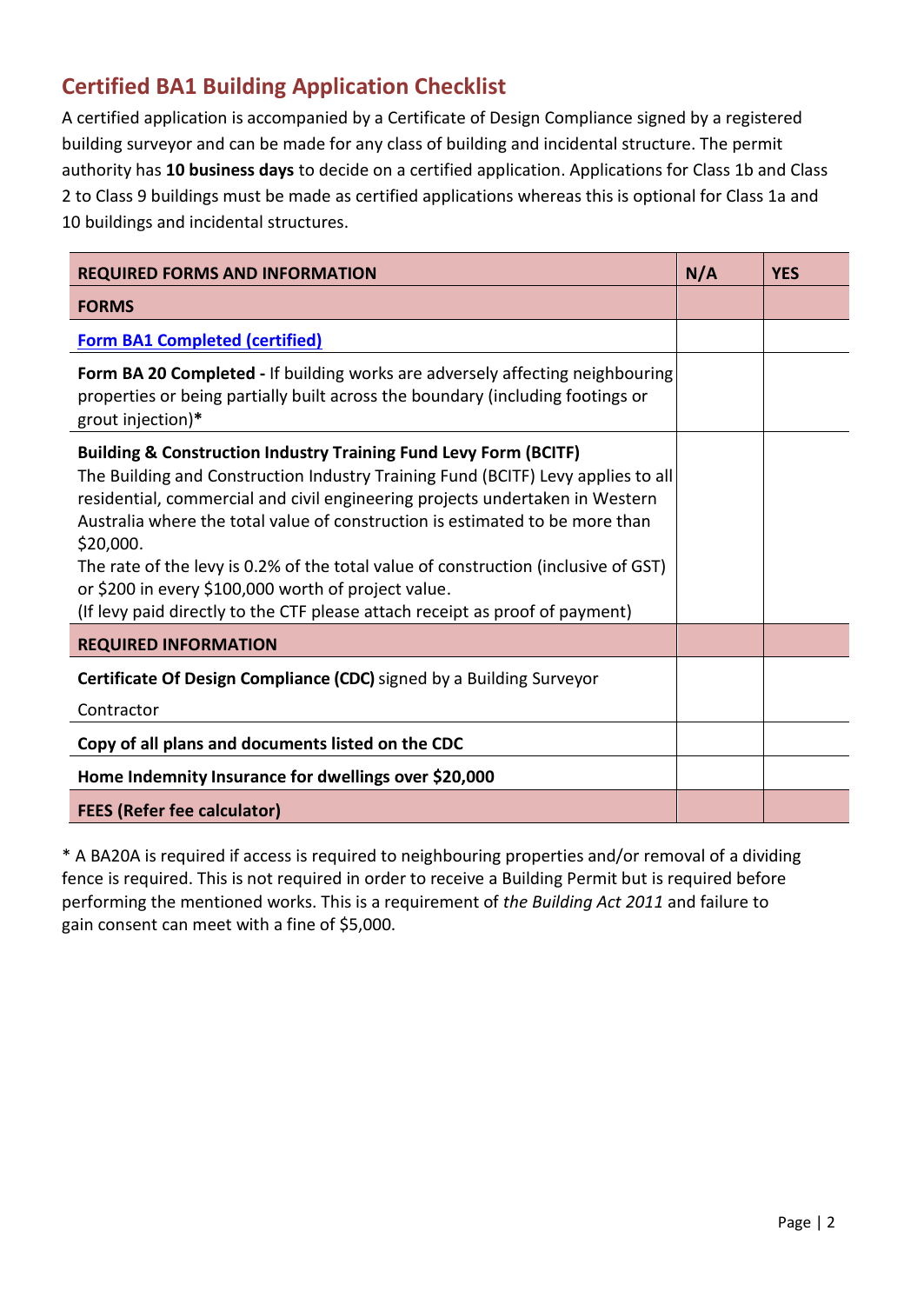## <span id="page-2-0"></span>**Uncertified BA2 Building Application Checklist**

An uncertified application is submitted to the permit authority without a certificate of design compliance and can only be made for Class 1a and Class 10 buildings and incidental structures. An independent building surveyor is appointed by the permit authority to check the proposal and provide a certificate of design compliance. The permit authority has **25 business days** to decide on an uncertified application.

| <b>REQUIRED FORMS AND INFORMATION</b>                                                                                                                        | N/A | <b>YES</b> |
|--------------------------------------------------------------------------------------------------------------------------------------------------------------|-----|------------|
| <b>FORMS</b>                                                                                                                                                 |     |            |
| <b>Form BA2 Completed (Uncertified)</b>                                                                                                                      |     |            |
| Form BA 20 Completed - If building works are adversely affecting                                                                                             |     |            |
| neighbouring properties or being partially built across the boundary (including<br>footings or grout injection)                                              |     |            |
| <b>Building &amp; Construction Industry Training Fund Levy Form (BCITF)</b>                                                                                  |     |            |
| The Building and Construction Industry Training Fund (BCITF) Levy applies to all                                                                             |     |            |
| residential, commercial and civil engineering projects undertaken in Western<br>Australia where the total value of construction is estimated to be more than |     |            |
| \$20,000.                                                                                                                                                    |     |            |
| The rate of the levy is 0.2% of the total value of construction (inclusive of GST)                                                                           |     |            |
| or \$200 in every \$100,000 worth of project value.                                                                                                          |     |            |
| (If levy paid directly to the CTF please attach receipt as proof of payment)                                                                                 |     |            |
| <b>REQUIRED PLANS</b>                                                                                                                                        |     |            |
| Site Plans to Scale (minimum scale 1:500) Showing:                                                                                                           |     |            |
| size, shape and position of the block<br>1.                                                                                                                  |     |            |
| location and names of streets<br>2.                                                                                                                          |     |            |
| boundaries and contours at 500mm intervals<br>3.                                                                                                             |     |            |
| location and dimensions of existing structures<br>4.                                                                                                         |     |            |
| location of proposed development with boundary clearances<br>5.                                                                                              |     |            |
| (setbacks) clearly marked                                                                                                                                    |     |            |
| location of retaining walls<br>6.                                                                                                                            |     |            |
| datum point, proposed ffls and fgls<br>7.                                                                                                                    |     |            |
| north point<br>8.                                                                                                                                            |     |            |
| extent of earthworks<br>9.                                                                                                                                   |     |            |
| 10. location and method of stormwater retention/disposal                                                                                                     |     |            |
| 11. proposed vehicular access and crossover                                                                                                                  |     |            |
| 12. location of any easements                                                                                                                                |     |            |
| 13. location of sewer connection point                                                                                                                       |     |            |
| 14. location of water connection point                                                                                                                       |     |            |
| 15. location of power connection point                                                                                                                       |     |            |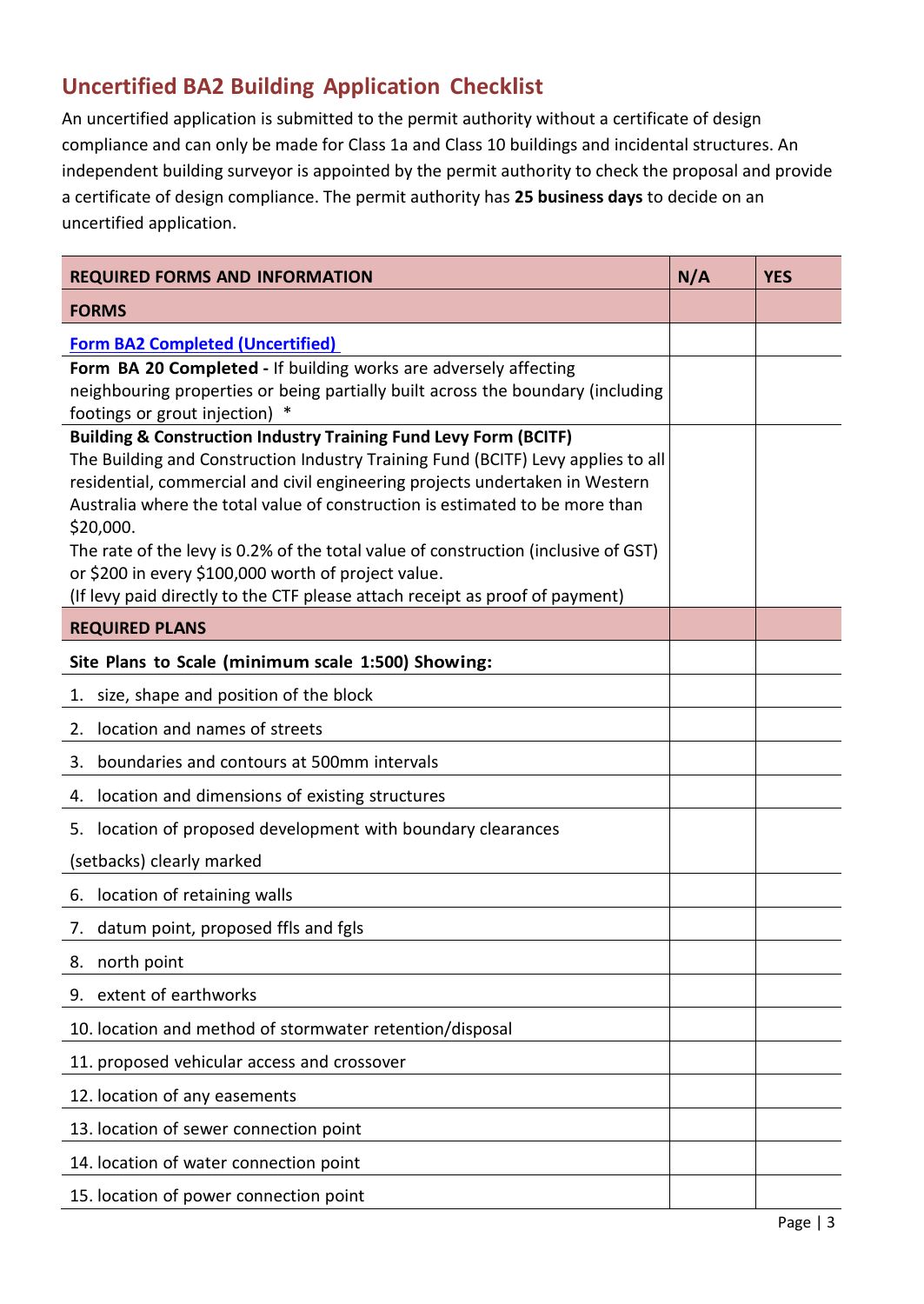| Floor Plans to Scale (minimum scale 1:100) Showing:                          |  |           |
|------------------------------------------------------------------------------|--|-----------|
| room sizes<br>1.                                                             |  |           |
| window and door sizes, types and direction of opening<br>2.                  |  |           |
| <b>Electrical Plan Showing:</b>                                              |  |           |
| exhaust fans<br>1.                                                           |  |           |
| smoke alarms<br>2.                                                           |  |           |
| lighting<br>3.                                                               |  |           |
| <b>Elevation Drawings Showing:</b>                                           |  |           |
| natural ground level<br>1.                                                   |  |           |
| proposed finished floor level<br>2.                                          |  |           |
| proposed finished ground level<br>3.                                         |  |           |
| ceiling height<br>4.                                                         |  |           |
| roof ridge height and degree of pitch<br>5.                                  |  |           |
| window sizes and positions<br>6.                                             |  |           |
| retaining wall heights and details<br>7.                                     |  |           |
| <b>Detailed Cross Sections Showing:</b>                                      |  |           |
| 1. footing details                                                           |  |           |
| walls details<br>2.                                                          |  |           |
| eaves details<br>3.                                                          |  |           |
| 4. roof details                                                              |  |           |
| Plans to Be Signed by a Practicing Structural Engineer:                      |  |           |
| details for footings/slab<br>1.                                              |  |           |
| walls structure and bracing<br>2.                                            |  |           |
| roof structure and bracing<br>3.                                             |  |           |
| details of any required piling or grout injection<br>4.                      |  |           |
| retaining walls (over 750mm)<br>5.                                           |  |           |
| site classification (including a geotechnical report as required)<br>6.      |  |           |
| statement of compliance to Australian Standard 1170.2 for wind actions<br>7. |  |           |
| Home Indemnity Insurance for dwellings over \$20,000                         |  |           |
| <b>Further Information Required</b>                                          |  |           |
| Termite treatment details                                                    |  |           |
| 6 star energy efficiency compliance certificates/plans                       |  |           |
| Specifications - standard or specific                                        |  |           |
| <b>FEES (Refer fee calculator)</b>                                           |  |           |
|                                                                              |  | Page $ 4$ |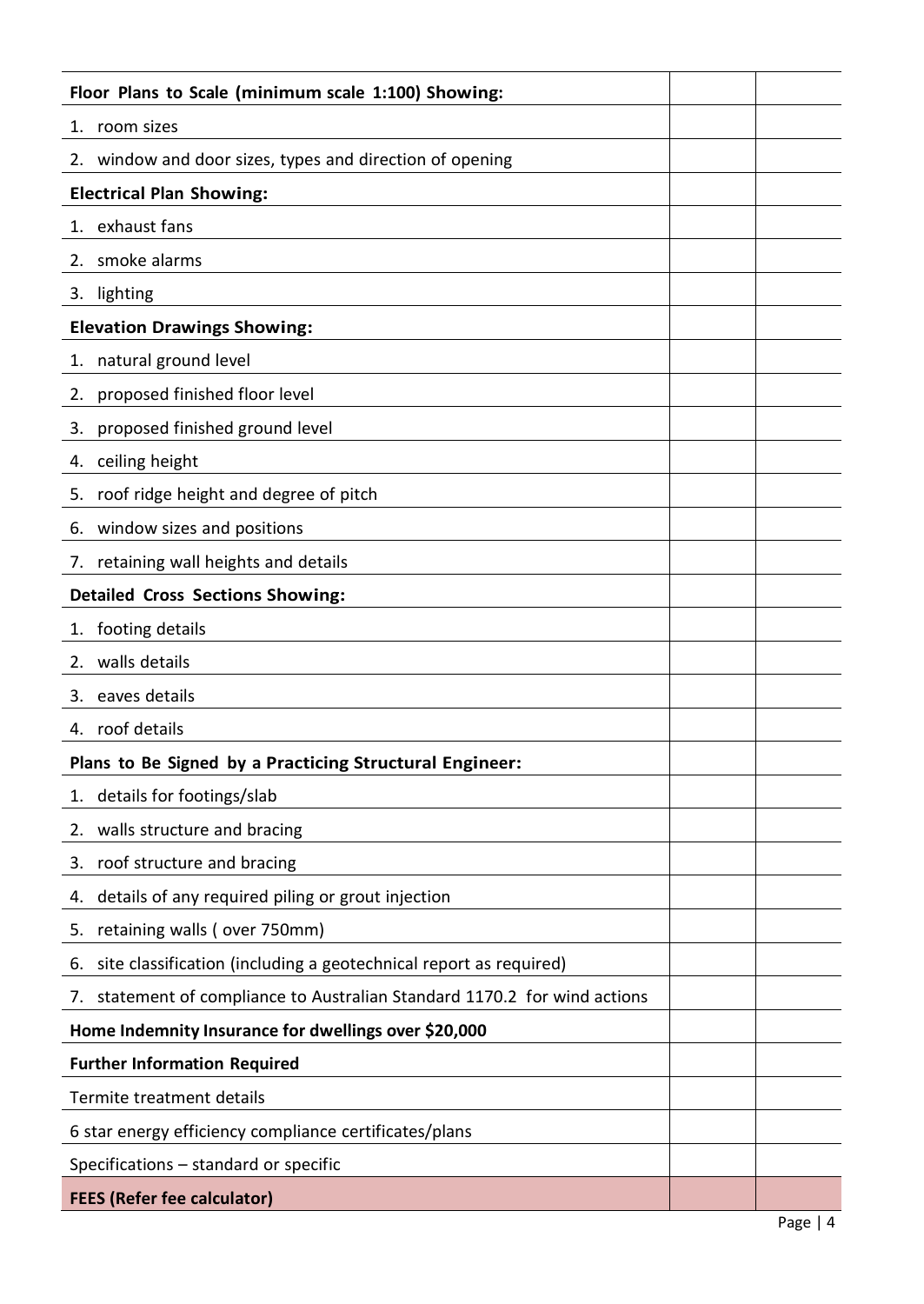\* A BA20A is required if access is required to neighbouring properties and/or removal of a dividing fence is required. This is not required in order to receive a Building Permit but is required before performing the mentioned works. This is a requirement of the Building Act 2011 and failure to gain consent can meet with a fine of \$5,000. For more information go to the "works affecting other land (BA20, BA20A)" link.